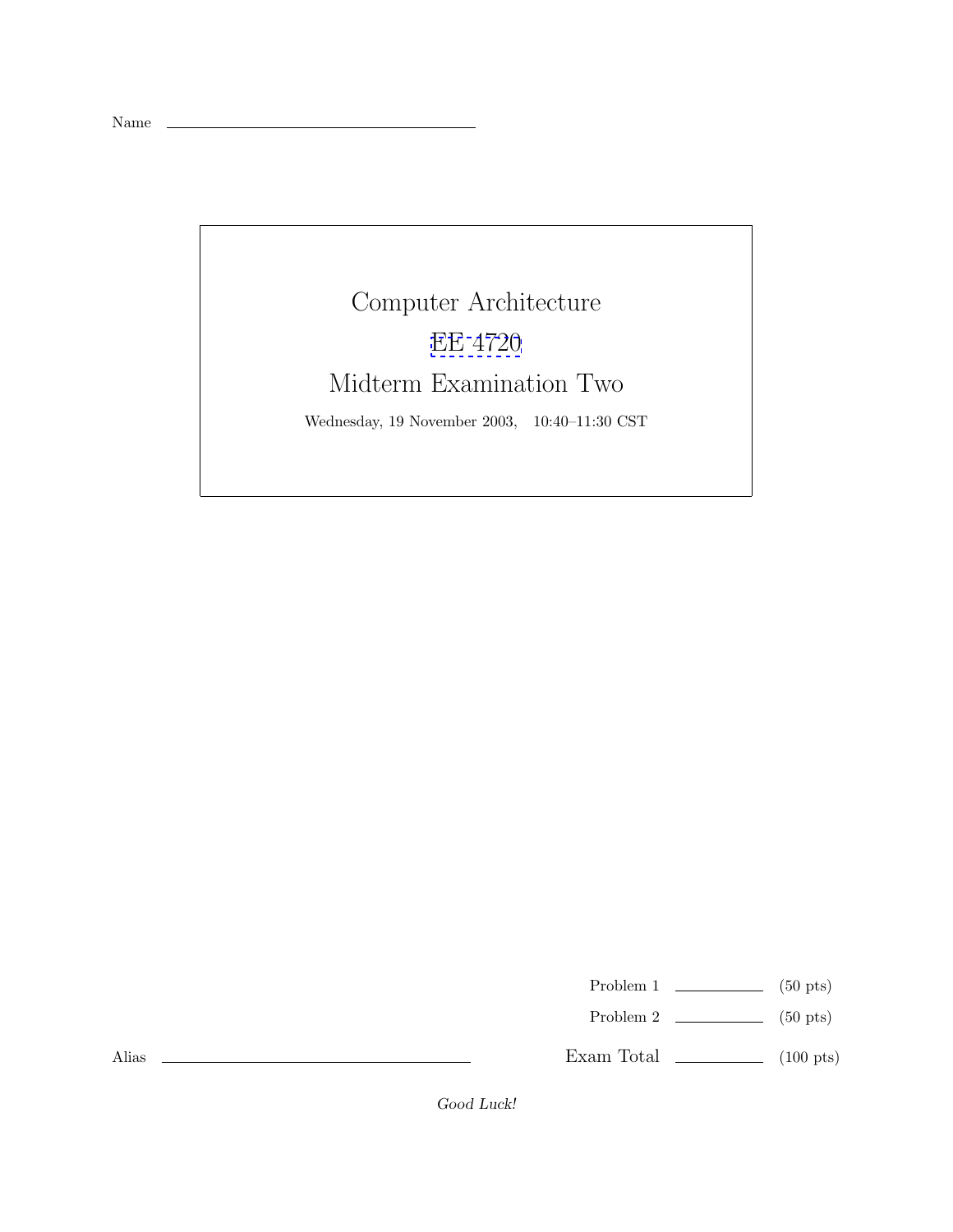Problem 1: In the diagram below some wires are labeled with cycle numbers and values that will then be present. For example, C6:9 indicates that at cycle 6 the pointed-to wire will hold an 9. Other wires are labeled just with cycle numbers, indicating that the wire is used at that cycle. There are no stalls during the execution of the code.[50 pts]

Write a program consistent with these labels.

Show the address of every instruction.

Show every register number that can be determined and use r10, r11, etc. for other register numbers.

One immediate value and two register numbers are found in interesting ways.



IF ID EX ME WB

Cycle: 0 1 2 3 4 5 6 7 8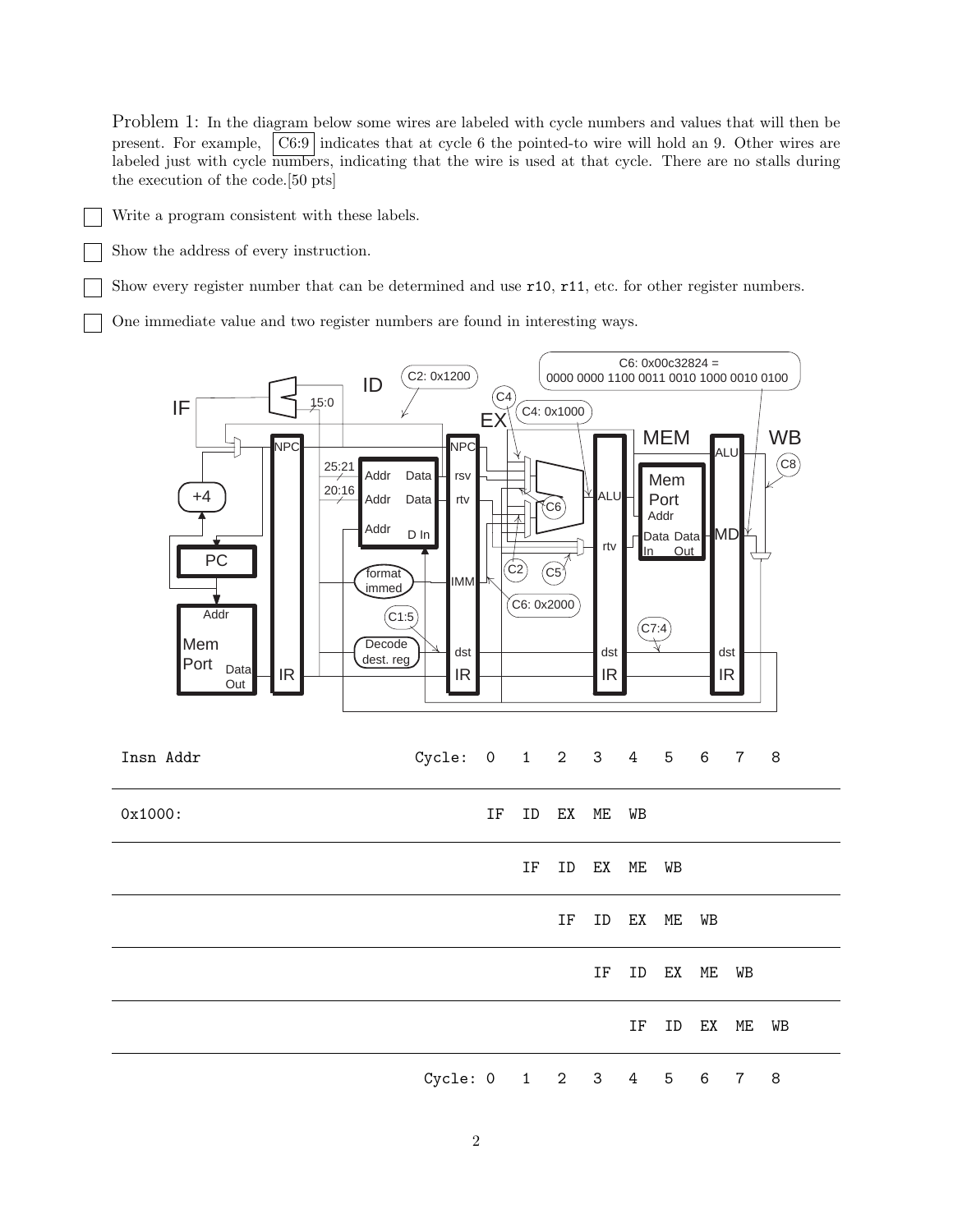Problem 2: On the next page is a MIPS pipeline that implements the post-increment load instruction from Homework 4. In the code below the post-increment loads load the data at the address in r2 into destination register r1. They then store the address  $+4$  (the address of the next word) in r2.

The implementation on the next page uses a register file with only one write port, just like in Homework 4. The loaded value gets written back in the post-increment load's writeback cycle, the incremented address normally gets written back in the writeback cycle of the next instruction that does not itself perform writeback. That may be the very next instruction, or several instructions later. Or never (see the cases below). [50 pts]

(a) Design the control hardware for the five **bold** multiplexors (one in EX, two in WB, and two for the new pipeline latch) so that the implementation correctly executes as many cases below as possible with as few stall cycles as possible. Do not worry about exceptions.

(b) Design the logic to generate the stall signal needed for at least one case below and for similar cases. Stall in as few cases as possible.

# Pipeline segments provided for convenience. In at least # one case stalls will be necessary, AND THOSE STALLS ARE NOT SHOWN. # In examples focus on r1-r9. # Case 1: Ordinary case, use WB of branch. lw r1, (r2)+ IF ID EX ME WB add r12, r11, r12 IF ID EX ME WB bne r15, r16 SOMEWHERE IF ID EX ME WB add r12, r11, r12 IF ID EX ME WB # Case 2: Register r2 not needed.  $\ln r1$ ,  $(r2)$ + IF ID EX ME WB add r12, r11, r12 IF ID EX ME WB add r2, r14, r15 IF ID EX ME WB add r18, r2, r19 IF ID EX ME WB # Case 3: Bypass needed.  $\ln r1$ ,  $(r2)$ + IF ID EX ME WB add r12, r11, r12 IF ID EX ME WB add r12, r11, r12 IF ID EX ME WB add r12, r11, r2 <br>IF ID EX ME WB bne r15, r16 SOMEWHERE IF ID EX ME WB add r12, r11, r12 IF ID EX ME WB # Case 4: Notice that base address registers different. (r2, r4)  $\ln r1$ ,  $(r2)$ + IF ID EX ME WB  $\frac{1}{w}$  r3,  $\frac{r4}{+}$  IF ID EX ME WB add r12, r11, r12 IF ID EX ME WB add r12, r11, r12 IF ID EX ME WB bne r15, r16 SOMEWHERE IF ID EX ME WB add r12, r11, r12 IF ID EX ME WB # Case 5: Make sure this works correctly.  $\frac{1}{w}$  r1,  $\frac{r2}{+}$  IF ID EX ME WB add r12, r11, r12 IF ID EX ME WB add r12, r11, r12 IF ID EX ME WB add r2, r13, r14 IF ID EX ME WB add r18, r2, r19 IF ID EX ME WB